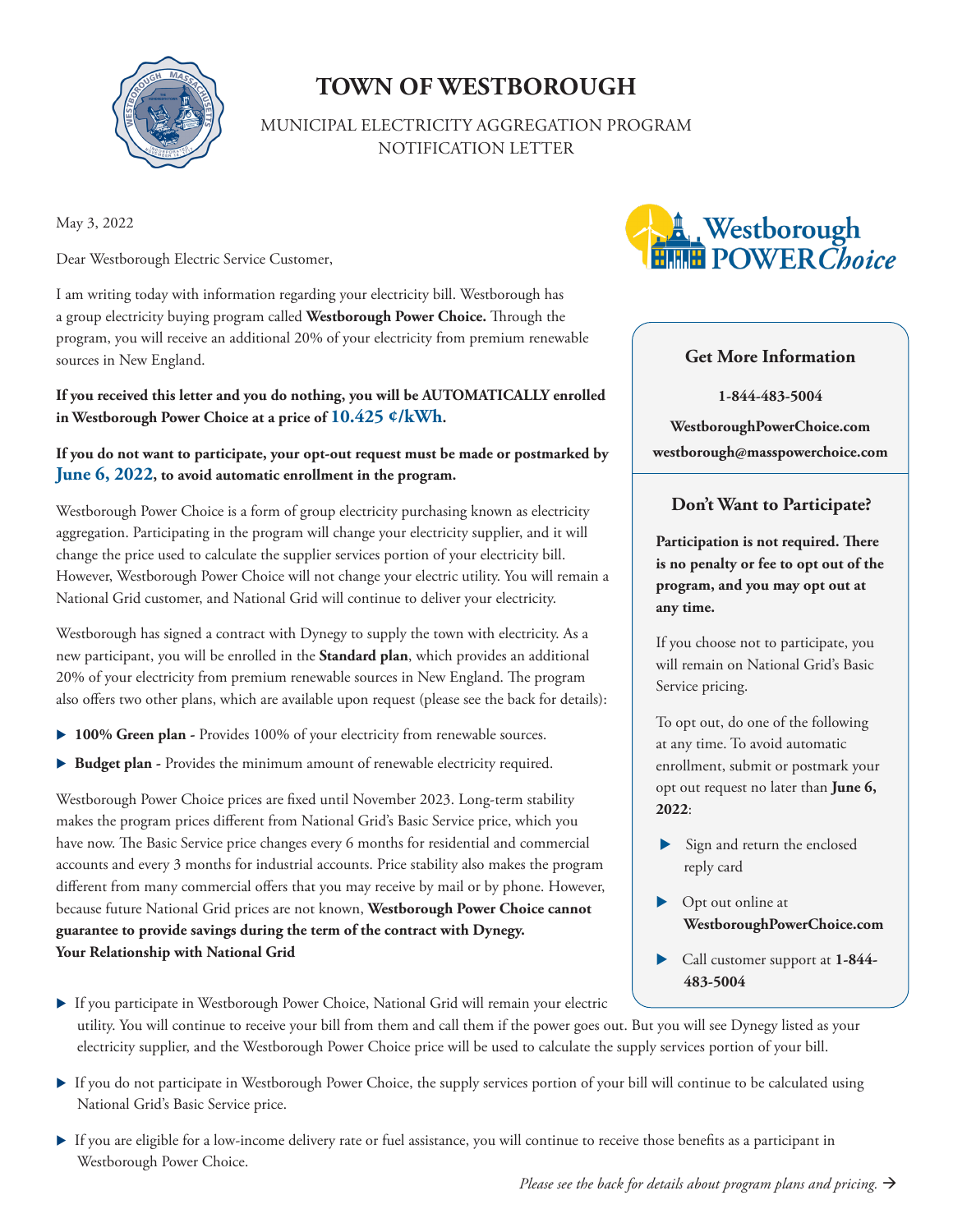#### **It's your choice...**



\* Westborough Power Choice program prices include a \$0.001 / kWh administration fee. Program prices could increase as a result of a change in law that results in a direct, material increase in costs during the term of the electric supply agreement.

## **Frequently Asked Questions**

**I have received this letter, and also I have recently signed a contract with an electricity supplier. What should I do?** You may have signed your contract after this mailing list was created. In that case, you must opt out if you wish to retain your current contract. If you do not opt out, your account will be enrolled in the program, which may trigger early termination fees from your electricity supplier.

**I have solar panels on my property. If I join, will I continue to receive net metering credits?** Yes. Net metering will work the same way if you participate in the program. Your net metering credits from your solar panels will continue to appear on your National Grid bill and will continue to be calculated based on National Grid's Basic Service price.

**I have a tax-exempt account. How can I retain my account's tax-exempt status?** Taxes will be billed as part of the program's power supply charge. Customers are responsible for identifying and requesting an exemption from the collection of any tax by providing appropriate taxexemption documentation to Dynegy. Visit WestboroughPowerChoice.com for how to submit your documentation.

If you have any additional questions, please do not hesitate to contact customer support at **westborough@masspowerchoice.com**  or **1-844-483-5004**. Our Town consultants will be happy to help you. Or visit the program website at **WestboroughPowerChoice.com.**

Kristi Williams Town Manager